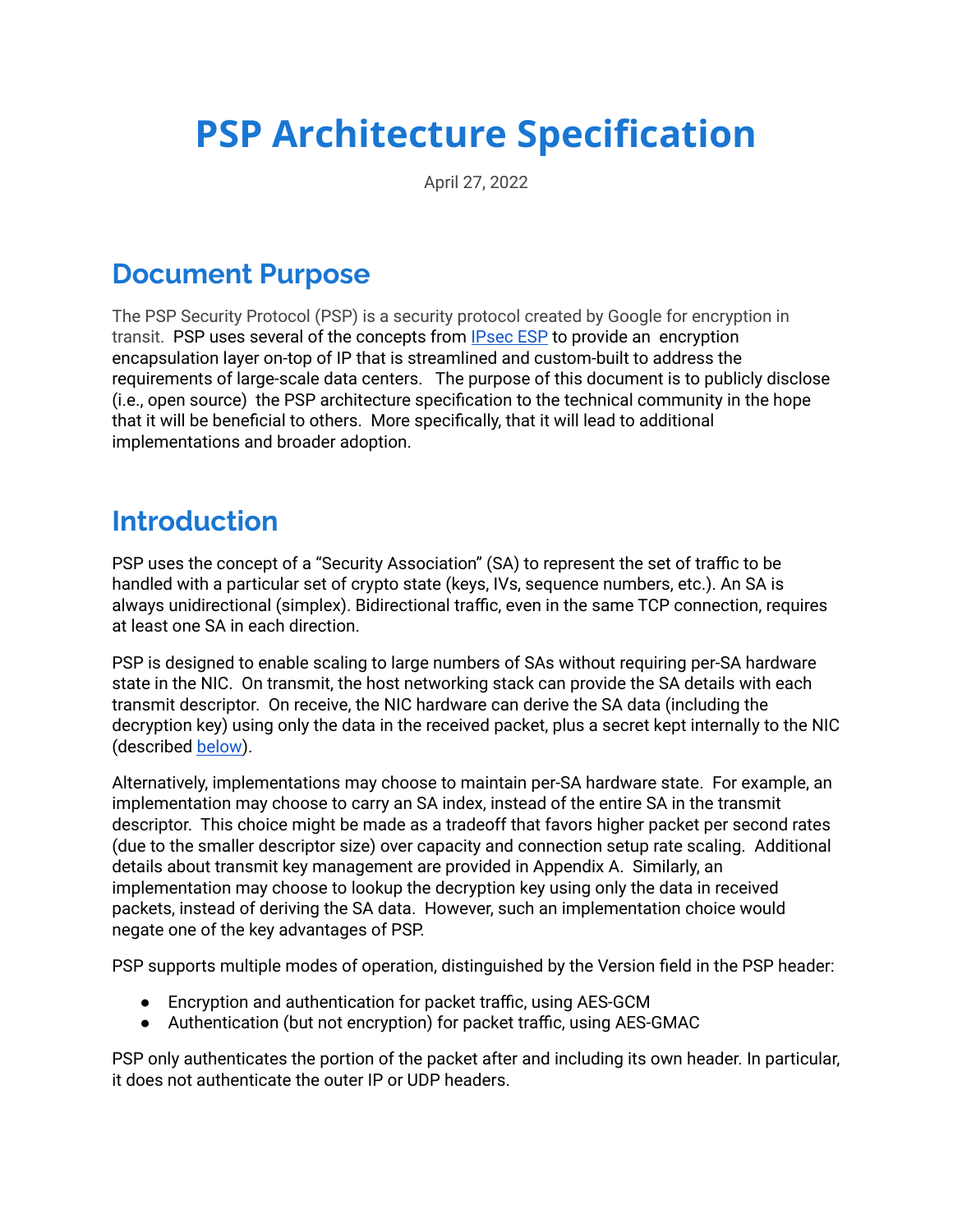When operating in AES-GCM mode, PSP will also encrypt the packet data starting from a "crypt offset". The crypt offset can be specified by the transmit descriptor or by configuration. The crypt offset is carried in the PSP header and is used by the receiver to decrypt the packet data. The crypt offset field is irrelevant in AES-GMAC authentication-only mode.

# **Why PSP**

Google designed PSP specifically to address the line-speed encryption requirements of large-scale data centers. Google has deployed PSP, is committed to continued use of PSP, and encourages vendor implementations. While PSP leverages many concepts from IPsec, it provides several advantages. At a high-level, those advantages are:

- 1. Simplicity,
- 2. Improved Functionality, and
- 3. Increased Scalability.

Simplicity is achieved in two primary ways:

- 1. Streamlining the feature set to only those needed in large-scale data centers, and
- 2. Altering the encapsulation format in a few strategic ways.

The feature streamlining includes:

- Simplifying replay protection by increasing reliance on other network layers so less state is needed at the IP layer,
- Eliminating the use of authentication headers at the IP level (i.e., IPsec AH protocol), and
- Use of a small number of strong crypto algorithms, AES-128-GCM and AES-256-GCM (IPsec mandates support for multiple other crypto standards).

Simplifiying encapsulation format alterations include:

- Moving the "Next Header" field so that it appears at the beginning, rather than near the end (which makes hardware header generation/parsing easier),
- Adding a "Header Extension Length" field that contains the total length of the PSP header (which also makes hardware parsing easier),
- Making the IV field required rather than optional, and
- Removing the sequence number field (instead relying on the IV to be monotonically increasing).

Improved functionality is achieved by:

- Use of a UDP encapsulation
	- This allows information from the inner headers to be exposed in the source port field of the UDP header. Storing a flow hash of inner header fields in the UDP source port field allows switches to use entropy from the inner headers when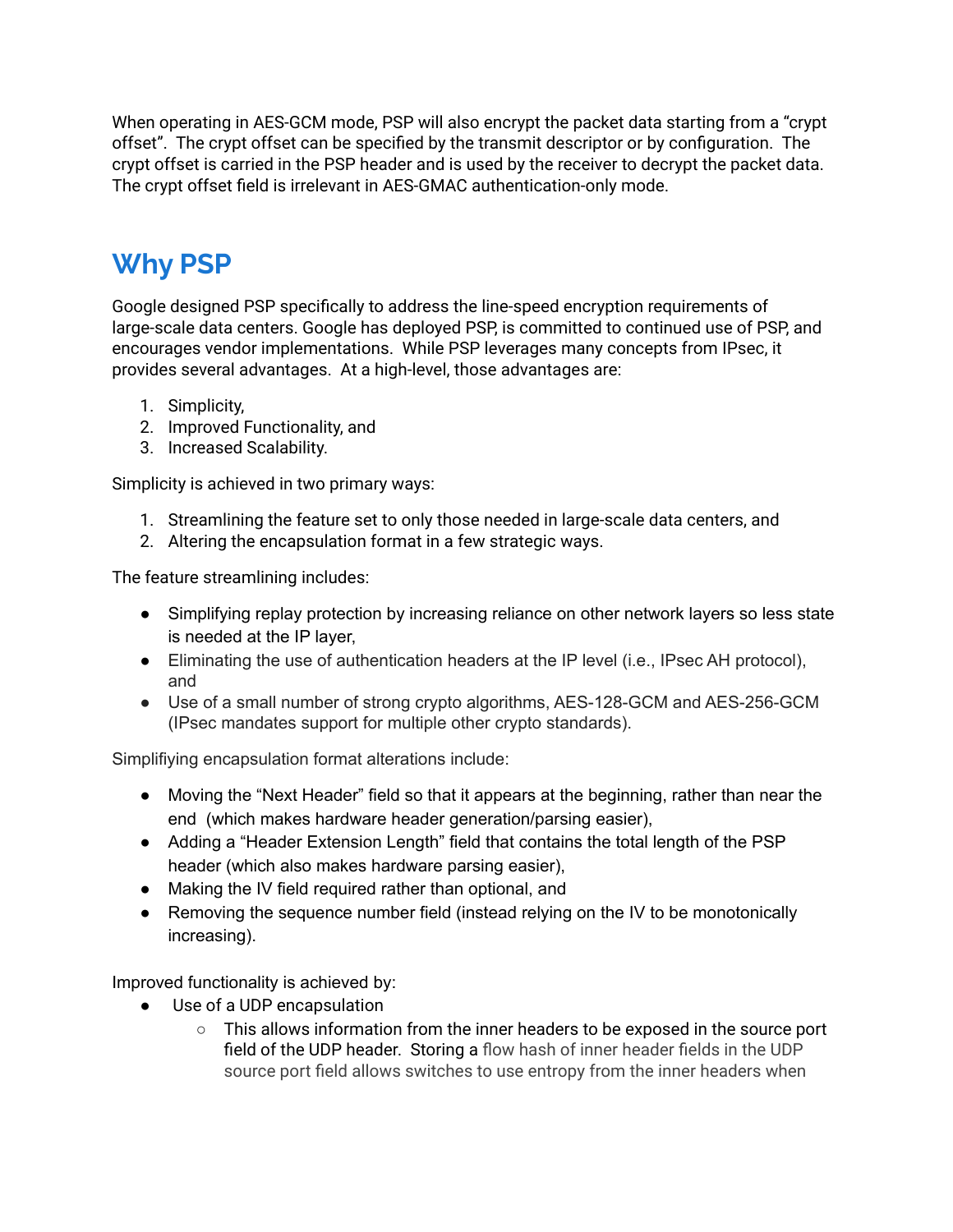performing load balance operations to select a next hop, which is important for maximizing utilization of available hardware resources.

- The base [IPsec](https://tools.ietf.org/html/rfc4303) ESP RFC, 4403, does not specify a UDP encapsulation; however, a UDP encapsulation is specified in UDP [Encapsulation](https://tools.ietf.org/html/rfc3948) of IPsec ESP Packets, RFC 3948.
- Capability for starting the data encryption at a flexible offset
	- This allows exposing things like the source and destination port numbers in cleartext, which enables firewalling/routing without decryption by intermediate nodes in the network and richer network monitoring based on packet sampling.
- Use of a timestamp-based IV system, which can be useful for doing transit-time measurements

Increased scalability is associated with not requiring per-SA hardware state. The increased scalability has multiple dimensions:

- 1. The SA capacity is not constrained by NIC hardware resources
- 2. The connection setup rate is not constrained by the rate at which SAs can be inserted/deleted by the NIC hardware
- 3. NIC hardware can be simpler and more cost-effective

The number of secure connections established by a single server in a large-scale data center can currently reach 8 digits (i.e., 10M+). The amount of memory required to maintain two SA data structures for each of those connections is significant. Assuming the size of each SA data structure is 256B, the total DRAM requirement for the SAs of 10M connections is 256B \* 2\* 10M = 5GB. The PSP receive key derivation property eliminates the requirement for half of that memory; this savings of 2.5GB can represent a significant percentage of the NIC's DRAM capacity. Additionally, no NIC-resident memory is required for SAs when PSP is implemented by a NIC that supports specification of the SA info in the TX descriptor (or specification of an address where the SA resides in host memory).

Similarly, the rate at which secure connections are established by a single server in a large-scale data center can currently reach 6 digits (i.e., 100K+ cps). Supporting insertion/deletion into a NIC-resident SA database at these rates can be challenging and may require dedicated hardware resources. Since PSP can eliminate the need for a hardware SA database, the NIC hardware can be simpler, and the associated NIC operations are no longer a potential bottleneck on the maximum connection setup rate.

The scaling advantages associated with PSP are especially important because of projections for more and faster connections moving forward in time, since each new generation of NIC hardware will no longer have to try and keep pace with rapidly increasing SA capacity and connection rate requirements.

The scaling advantages can also enable additional applications, such as using PSP as a TLS alternative, given that PSP is much easier to offload to hardware than TLS.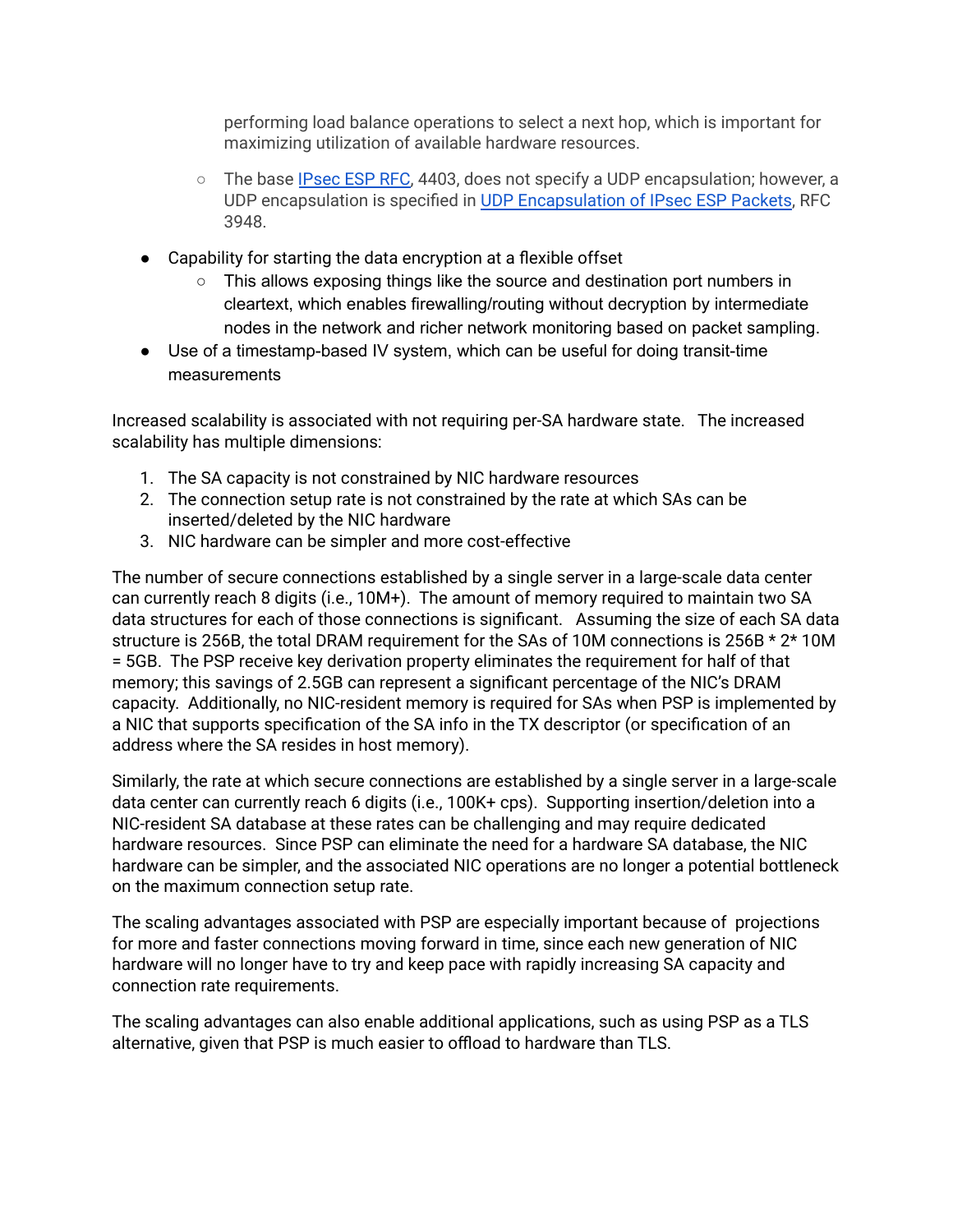# **PSP Architecture**

#### **Security Association (SA)**

An SA defines a grouping of packets that are treated identically from an encryption and an authentication standpoint. An SA can be any granularity ranging from individual TCP connections to VM-to-VM tunnels aggregating all traffic between a pair of VMs. Configuration of an SA includes:

- SPI (Security Parameters Index)
- Encryption key (stored on the sending side; derived on the receiver side)
- Crypt Offset specifying the amount of packet after the IV allowed to be cleartext (but still authenticated) when operating in AES-GCM mode
- Traffic flow confidentiality configuration (TFC using the techniques described for [IPSec](https://tools.ietf.org/html/rfc4303#page-17))
- Lifetime of the SA (requirements for when it must be destroyed)

#### **Key Derivation**

To avoid storing per-SA decryption keys on the receiver side, the decryption keys are derived from the SPI (provided in the packet) plus a secret known only to the receiver side of the NIC. During initial handshaking, the sender asks the receiver to create an SA encryption key, which the receiver then communicates securely to the sender. The protocol used for this key exchange is outside the scope of this document. The sender must remember the encryption key for the SA, but the receiver can re-derive it for each packet. The same arrangement is repeated in reverse, to provide encryption for response packets flowing from the receiver to the sender.

Specifically, each NIC has two 256-bit AES keys, called *master keys*, not shared with any hosts including its own, or with any other NICs. The master keys are "critical security parameters", which are kept ephemerally in on-NIC RAM, and must not be stored on any persistent medium. To promote master key protection, NIC RAM must not be accessible via the PCIe bus, and efforts should be taken to prevent key extraction via trivial physical access (e.g., JTAG debugging ports disabled).

One master key is "active." All new requests for encryption keys derive from the active key. When all the possible SPIs for that key have been used, or after a prescribed "rotation period" (nominally 24 hours), the other master key will become active. The old key is kept in-place, to allow decryption of existing connections. Once all existing connections are done, or their SA lifetime's have expired (which forces transfer to a new SA), the old key is replaced, and is now a candidate to take over as active once the currently active key runs out of SPIs.

The receiver must know which master key to use for derivation using only the data provided in the packet. Therefore, the high-order bit of the SPI is reserved to indicate this: 0 implies master\_key0, 1 implies master\_key1. As only the receiver knows which master key is currently active, this means the receiver must select the SPI. Thus the initial handshake is not just requesting the derived key, but also the matching SPI.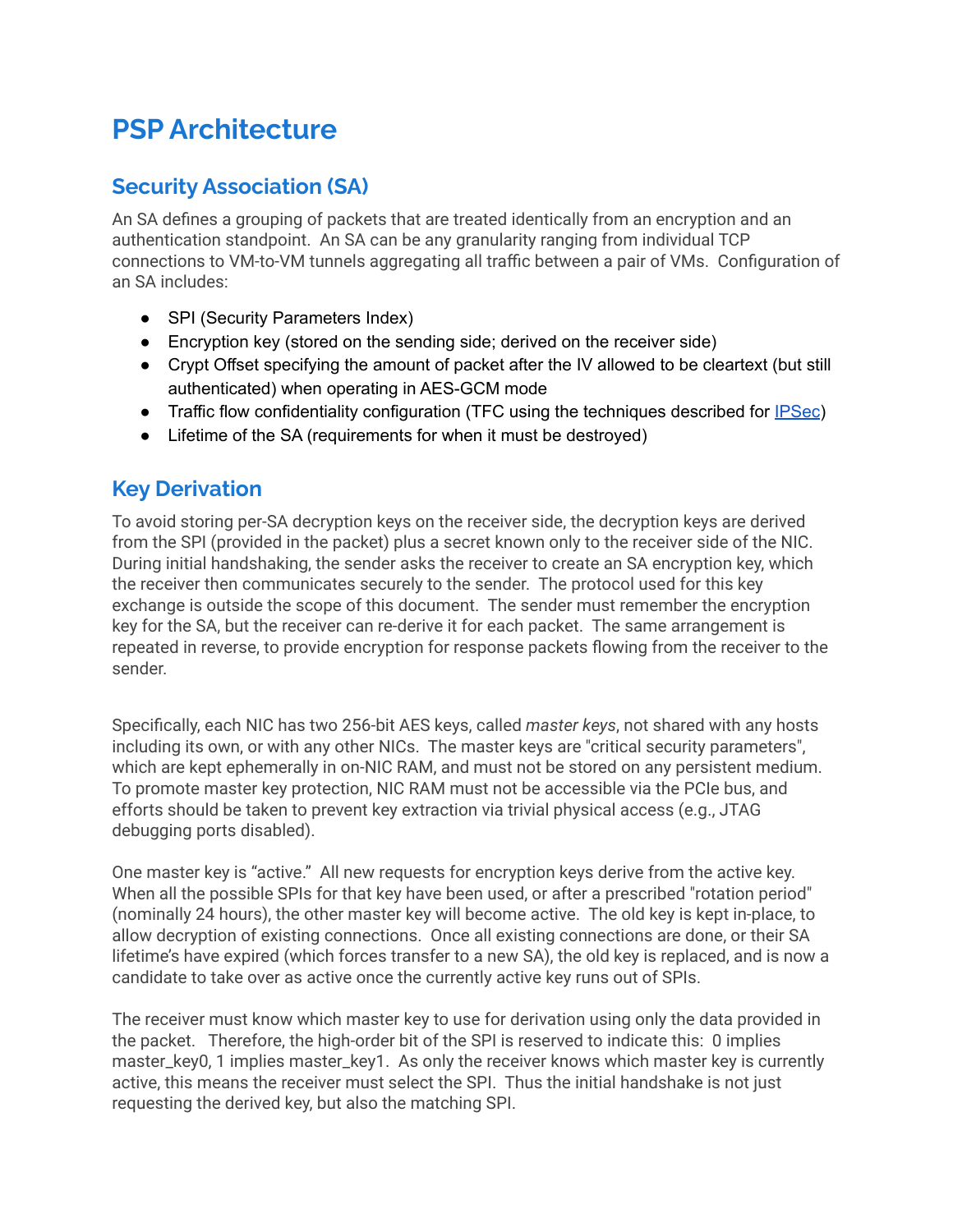Since the key for an SA is derived entirely from its SPI and master key, and keys must not be reused between SAs. SPIs must also not be reused until the master key assigned to that SPI is rotated. The NIC firmware responsible for generating SPIs must guarantee this. There will be no API that allows user-space to provide a SPI; the SPI is always generated by NIC.

PSP supports the use of either AES-GCM-128 (PSP version 0) or AES-GCM-256 (PSP version 1) as the encryption algorithm used for packet payloads.

#### Algorithm requirements

The key derivation function for PSP is intended to fulfill the following requirements:

- It must be capable of generating security-association keys for both PSP version 0 (which uses AES-GCM-128 encryption) and PSP version 1 (which uses AES-GCM-256 encryption)
- It must derive security-association keys from a pair of 256-bit master keys (which are presumed to be generated using strong, approved cryptographic techniques)
- It must be fully compliant with all requirements in FIPS Publication 140-2 and similar best practices

#### Algorithm elements and implementation

The basic elements are as follows:

- 1. Key derivation is performed via an implementation of NIST SP 800-108 *Recommendation for Key Derivation Using Pseudorandom Functions* Section 5.1 *KDF in Counter Mode*
- 2. The associated pseudorandom function (PRF) is based on NIST SP 800-38B *Recommendation for Block Cipher Modes of Operation – The CMAC Mode for Authentication* which is accepted for this purpose by NIST SP 800-38B, Section 4
- 3. The block cipher which underlies the CMAC PRF is AES-256. This block cipher has an input and output block size of 128 bits.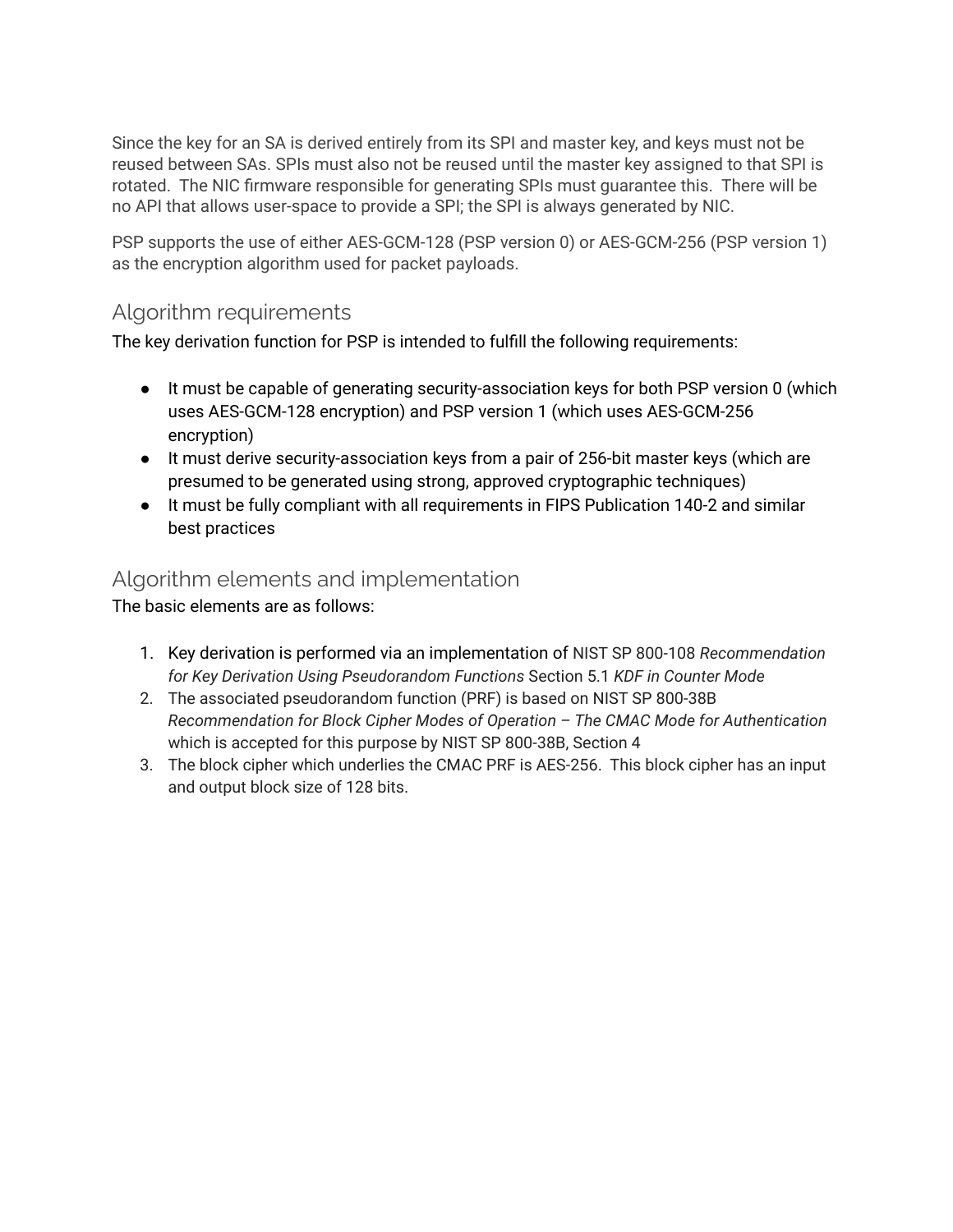The *KDF in Counter Mode* specification provides a framework for embedding information in the blocks of data fed to the PRF. Each input block consists of four parts:

- 1. A counter, which is set to 1 for the first or only block of keying material generated (in our case, the first 128 bits of the security association key) and is incremented for each additional block of keying material generated (e.g. the second 128 bits of a 256-bit security association key)
- 2. A label, which identifies the usage of the keying material (in our case, it identifies the version of the PSP protocol for which the key is being generated)
- 3. A context, which identifies the specific use of the key (in our case, the Security Parameters Index which identifies the security association using the key, and also identifies the master key with which the SPI is associated)
- 4. A length field, which identifies the amount of keying material being generated (in our case, either 128 or 256 bits)

The *KDF in Counter Mode* specification does not define the encodings of these fields. For the purpose of PSP, they are defined as four 32-bit fields, in the order given above. When representing integers (counter, context, and length) the integers are encoded in network byte order ("big-endian"). Specifically:

- 1. The "counter" field is defined as the hexadecimal byte values 00 00 00 01 when generating a single 128-bit block of keying material for a PSP version 0 key, or when generating the first 128 bits of a 256-bit PSP Version 1 key. It is defined as the hexadecimal byte values 00 00 00 02 when generating the second half of a 256-bit PSP Version 1 key.
- 2. The "label" field is defined as the hexadecimal bytes 50 76 30 00 ("Pv0" in C string form) when generating a key for PSP Version 0, and 50 76 31 00 ("Pv1" in C string form) when generating a key for PSP Version 1. An implementation of the KDF may legitimately construct the label field by OR'ing the PSP version number from a PSP packet header into the third byte of the 50 76 30 00 byte string, if that's convenient.
- 3. The "context" field is the Security Parameters Index. As the SPI is present in network byte order in the PSP packet header, an implementation of the KDF may simply copy the four SPI bytes from the header without rearrangement. The most significant bit of the SPI (and thus the most significant bit of the first byte) acts as a selector, controlling whether the KDF uses master key 0 (MSB is clear) or master key 1 (MSB is set) when executing the PRF.
- 4. The "length" field is a network byte order representation of the total length of the key being generated: either 00 00 00 80 for a 128-bit key for PSP Version 0, or 00 00 01 00 for a 256-bit key for PSP Version 1.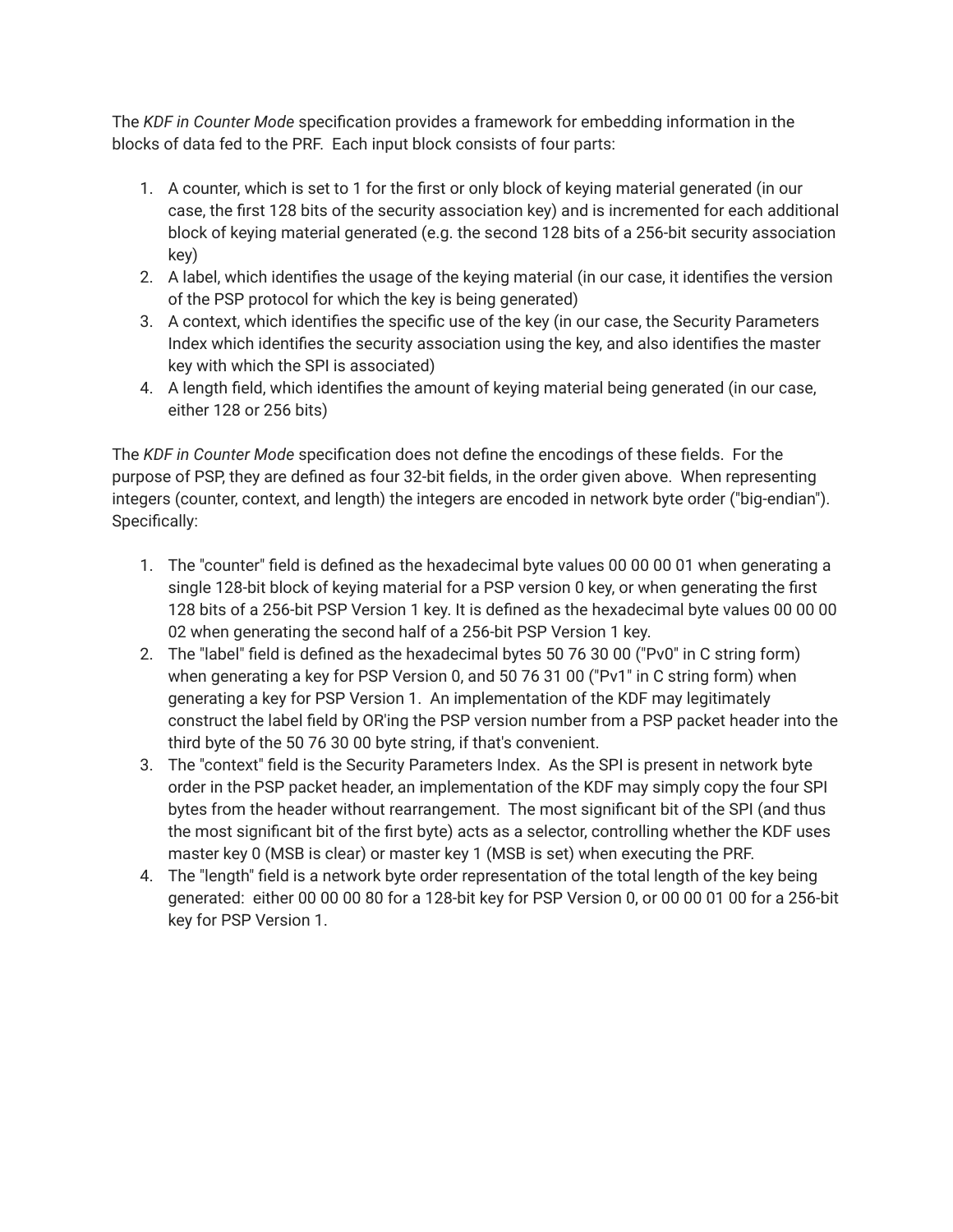#### Examples of key derivation

Assume the existence of two AES-256 master keys  $\mathsf{K}_{\scriptscriptstyle{0}}$  and  $\mathsf{K}_{\scriptscriptstyle{1}}$ .

 $K_0$  = 34 44 8a 06 42 92 60 1b 11 a0 97 8f 56 a2 d3 4c f3 fc 35 ed e1 a6 bc 04 f8 db 3e 52 43 a2 b0 ca

K<sup>1</sup> = 56 39 52 56 5d 3a 78 ae 77 3e c1 b7 79 f2 f2 d9 9f 4a 7f 53 a6 fb b9 b0 7d 5b 71 f3 93 64 d7 39

When generating a PSP version 0 key for SPI 0x12345678, the KDF will perform one call to the CMAC function:

key := CMAC(K $_0$ , 00 00 00 01 50 76 30 00 12 34 56 78 00 00 00 80)

key = 96 c2 2d c7 99 19 80 90 b7 4b 70 ae 46 8e 4e 30

When generating a PSP version 0 key for SPI 0x9A345678, the KDF will perform one call to the CMAC function:

key := CMAC(K<sub>1</sub>, 00 00 00 01 50 76 30 00 9A 34 56 78 00 00 00 80)

key = 39 46 da 25 54 ea e4 6a d1 ef 77 a6 43 72 ed c4

When generating a PSP version 1 key for SPI 0x12345678, the KDF will perform two calls to the CMAC function, and then catenate the results to construct the key:

key<sub>1</sub> := CMAC(K<sub>0</sub>, 00 00 00 01 50 76 31 00 12 34 56 78 00 00 01 00) key<sub>2</sub> := CMAC(K<sub>0</sub>, 00 00 00 02 50 76 31 00 12 34 56 78 00 00 01 00)

key := key<sub>1</sub> || key<sub>2</sub>

key = 2b 7d 72 07 4e 42 ca 33 44 87 f2 99 0e 3f 8c 40 37 e4 36 f3 82 83 44 9b 76 46 3e 9b 7f b2 e3 de

(All CMAC calculations were performed using <http://artjomb.github.io/cryptojs-extension/> and were confirmed using a test program based on the OpenSSL crypto libraries.)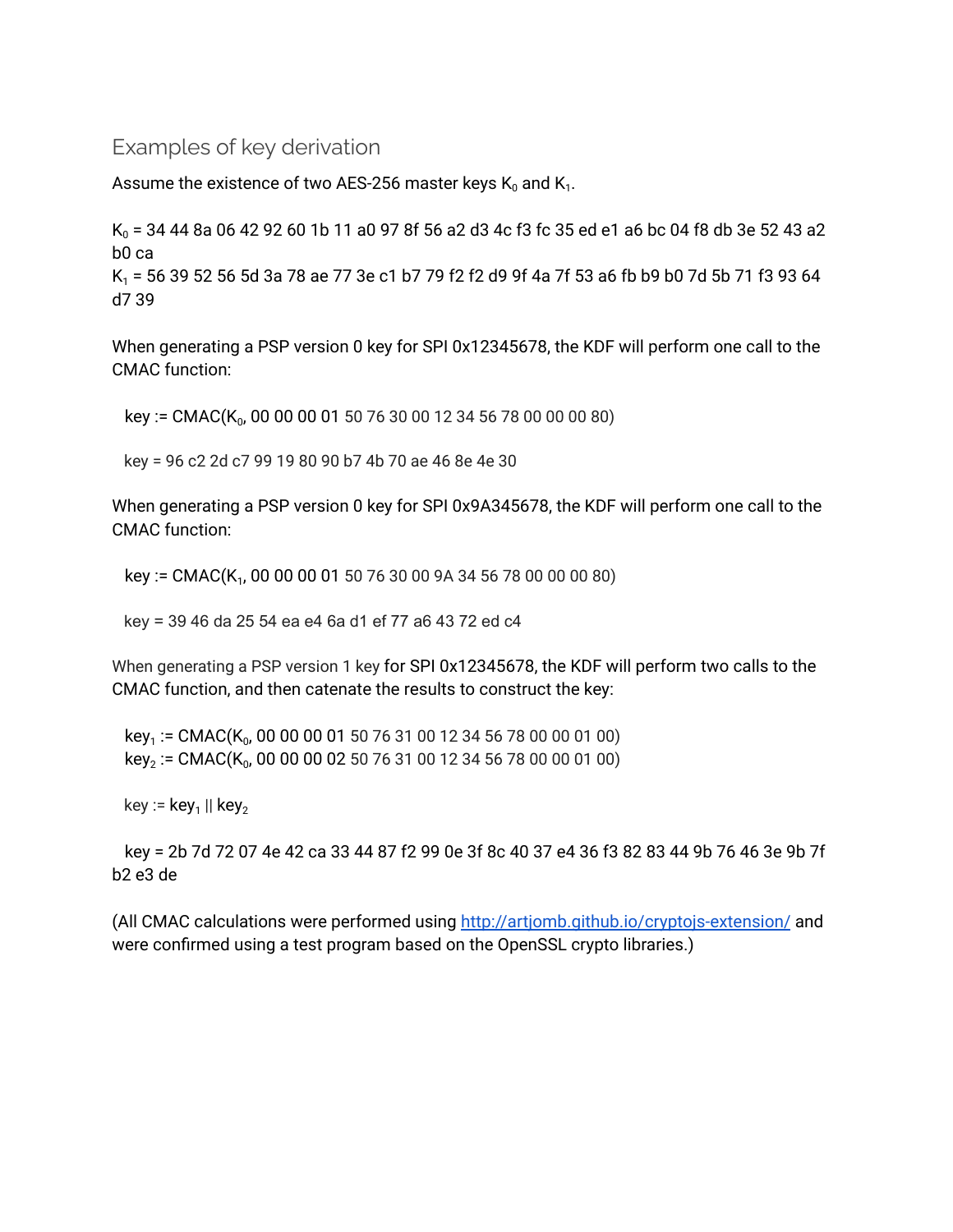#### **IV Generation**

The AES GCM encryption used by PSP demands that per-packet initialization vector (IV) never be repeated for the same encryption key. A single duplicate IV can undermine the encryption of the entire stream. This has multiple implications:

- 1. The lifetime of an SA must be limited, as eventually all possible IV's will be exhausted. See next section for more details.
- 2. The NIC must provide a mechanism to guarantee unique IV's

NIC implementations must guarantee uniqueness of the IV by implementing a timestamp counter and generating IVs using the process described below:

- 1. The NIC must implement a 64-bit timestamp counter that increments in 1-picosecond units. This 64-bit picosecond counter wraps around every  $2^64/10^412/3600/24 = 213$ days. If the core clock of the NIC is 800MHz, the timestamp counter increments by 1250 every clock cycle.
- 2. On transmit, the NIC must use the 64-bit timestamp counter along with the 32-bit SPI to generate a 96-bit IV required by AES-GCM. The NIC must guarantee that each packet will have a strictly increasing IV (modulo 64-bit wraparound) and that consecutive packets can never be sent with the same IV value.
- 3. On receive, the NIC must also provide a mechanism to pass through the IV from each decrypted and validated (and possibly marked) packet to the final consumer of the packet.

#### **Master Key Lifetime**

As noted above, an IV must never be repeated within the lifetime of an SA. As SA traffic keys are generated from the SPI and the master key, and SPI's may have arbitrarily long lifetimes, the master keys must have limited lifetime to ensure limited SA lifetime.

Limited SA lifetimes are achieved by using master key rotation which refers to swapping of which of the two master keys is active. This means new SAs will no longer be generated with the now-rotated key, but old SAs will continue to use the old key. A "double rotation" is needed to actually evict a master key and guarantee that no further data with its SPIs is usable.

Another consideration that factors into the computation of when master keys must be rotated is the wrap-around of the SPI. The SPI field is 31 bits long (since 1 bit is taken as the master key indicator), so the master keys must be rotated before the key's SPI space is exhausted. Assuming the master key is rotated daily and the SPI space is 2^31, the maximum average SPI rate consumption rate is  $2^3$ 1 / (3600\*24) = 24855 SPI/second.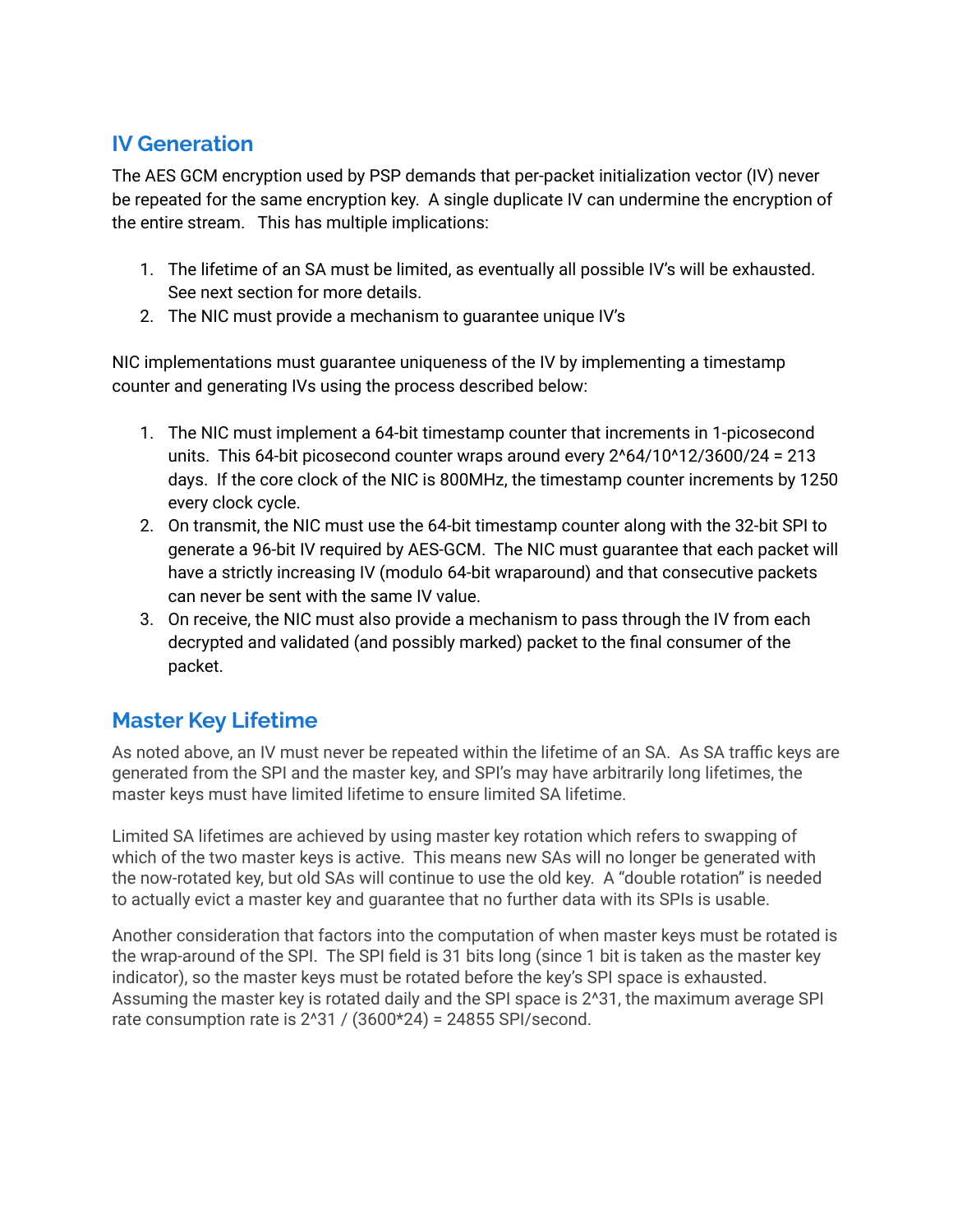#### **Entropy for Master Key Generation**

Management firmware generates master keys on the NIC. A good source of entropy is required to generate unpredictable keys. The NIC must provide a true random number generator (TRNG) that can be used as the source of entropy.

#### **Replay Protection**

PSP does not provide replay protection. It is assumed that replay protection will be provided by the layer 4 protocol. For example, TCP PAWS in conjunction with ISN (initial sequence number) randomization is expected to provide good replay protection. Other transports using PSP must provide similar replay protection.

### **Wire Formats**

This section documents the PSP packet formats. The PSP header format complies with [A](http://www.rfc-editor.org/rfc/rfc6564.txt) Uniform Format for IPv6 [Extension](http://www.rfc-editor.org/rfc/rfc6564.txt) Headers.

#### **PSP Packet Format**



The format of the PSP packet is shown in the figure above. Currently, PSP packets are always encapsulated in a UDP packet, but alternative encapsulations may be used in the future.

More specifically, a native IPv6 encapsulation, where the PSP Header is an IPv6 Extension Header, may be used in the future. The UDP encapsulation was originally selected for IPv6 due to a lack of switch fabric support for next-hop load balancing based on the Flow Label field of the IPv6 header. When switches support load balancing based on the IPv6 Flow Label, it may be desirable to support an alternative IPv6 encapsulation that eliminates the UDP header in order to reduce the bandwidth overhead of the PSP encapsulation. In that case:

- The next-hop load balancing entropy that is currently carried in the UDP source port would be carried in the IPv6 Flow Label, and
- support for the UDP IPv6 encapsulation will still be required for backwards compatibility.

No alternative IPv4 encapsulations are currently envisioned.

The PSP header follows the UDP header and is followed by the PSP payload data and the PSP trailer which contains the Integrity Checksum Value (ICV).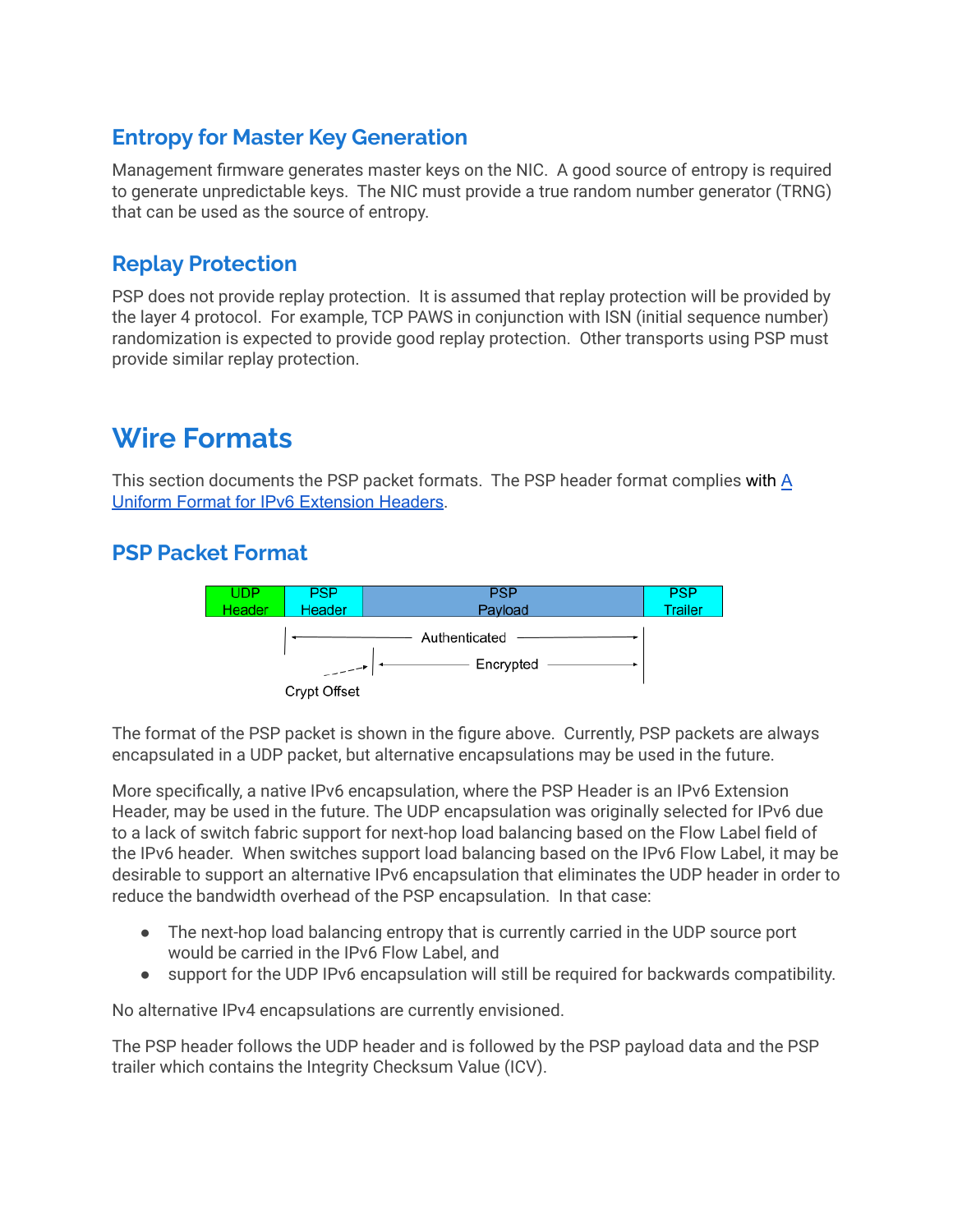UDP Header

| 3<br>2                 | 4   5   6   7   8   9  10  11  12  13  14  15  16  17  18  19  20  21  22  23  24  25  26  27  28  29  30  31 |                  |              |  |
|------------------------|---------------------------------------------------------------------------------------------------------------|------------------|--------------|--|
| Source Port (FlowHash) |                                                                                                               | Dest Port (1000) |              |  |
| Length                 |                                                                                                               |                  | Checksum (0) |  |

The format of the UDP header is shown in the figure above. PSP uses UDP destination port 1000 with a value based on a flow hash of inner header fields stored in the UDP source port. Including a value based on the flow hash in the UDP source port allows switches to use entropy from the inner headers in selecting a next hop based on ECMP / WCMP routing.

An option should be provided where the value stored in the UDP source port is obtained by a table lookup. With this option, the value computed by the flow hash would be used as an index into a lookup table. The lookup table should support at least 16 entries. The value stored in the UDP source port should be provided as an input to the PSP hardware interface.

An option should be provided where the UDP source port value is provided by software in a manner that is transparent to the NIC hardware. An option where the UDP source port value is determined by NIC-resident packet forwarding logic that is performed before the PSP hardware interface is desirable.

A UDP checksum value of 0 must be supported. A configuration option to populate the UDP checksum field with a valid checksum may be provided. The receiver must accept packets with a UDP checksum of 0. These UDP checksum requirements apply to both IPv4 and IPv6, and are in compliance with RFC [6935](https://tools.ietf.org/html/rfc6935) and RFC [6936.](https://tools.ietf.org/html/rfc6936)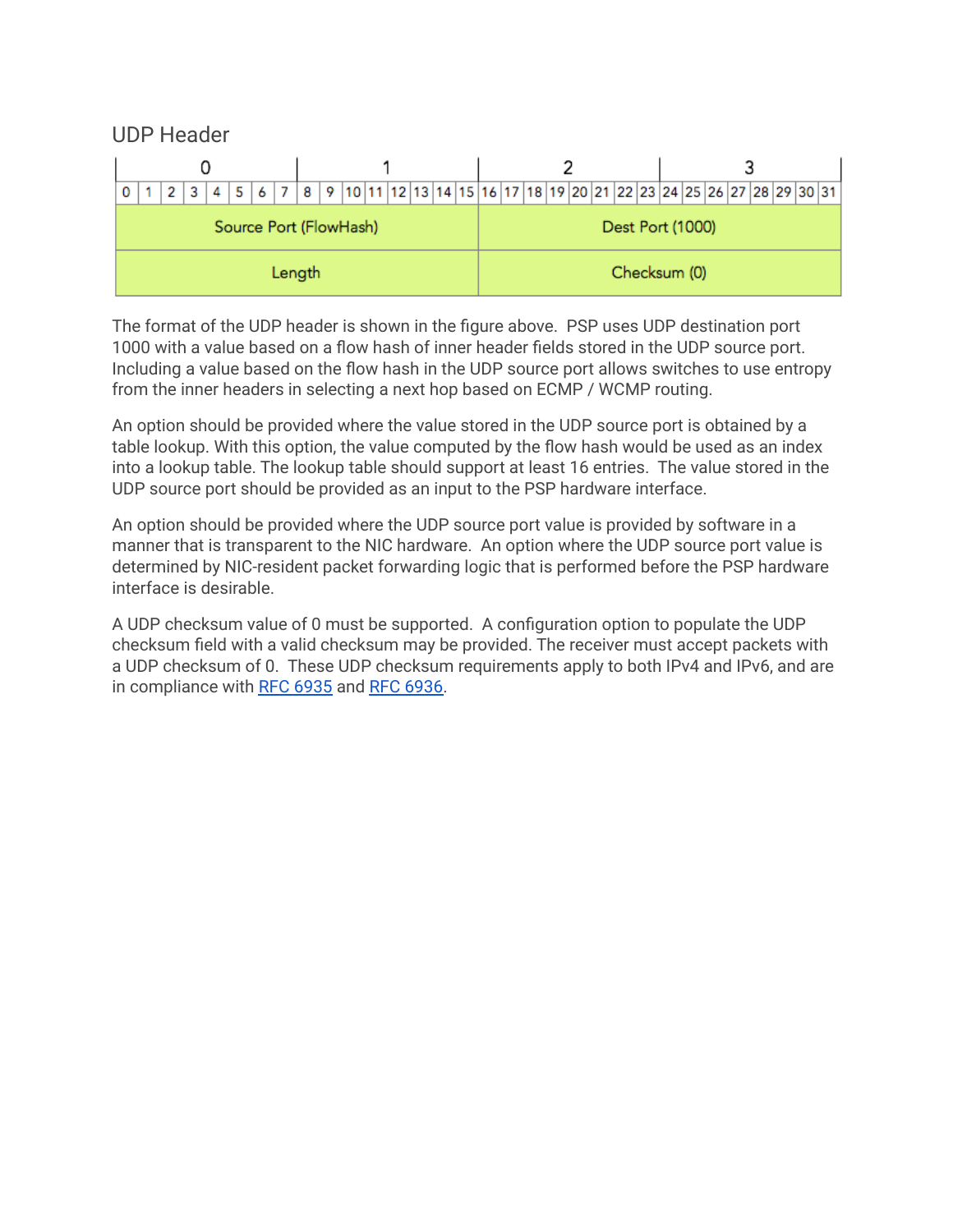#### PSP Header Version 0



The format of the PSP Header Version 0 is shown in the figure above. The various fields are described in the table below. Additional versions of the PSP Header may be defined in the future.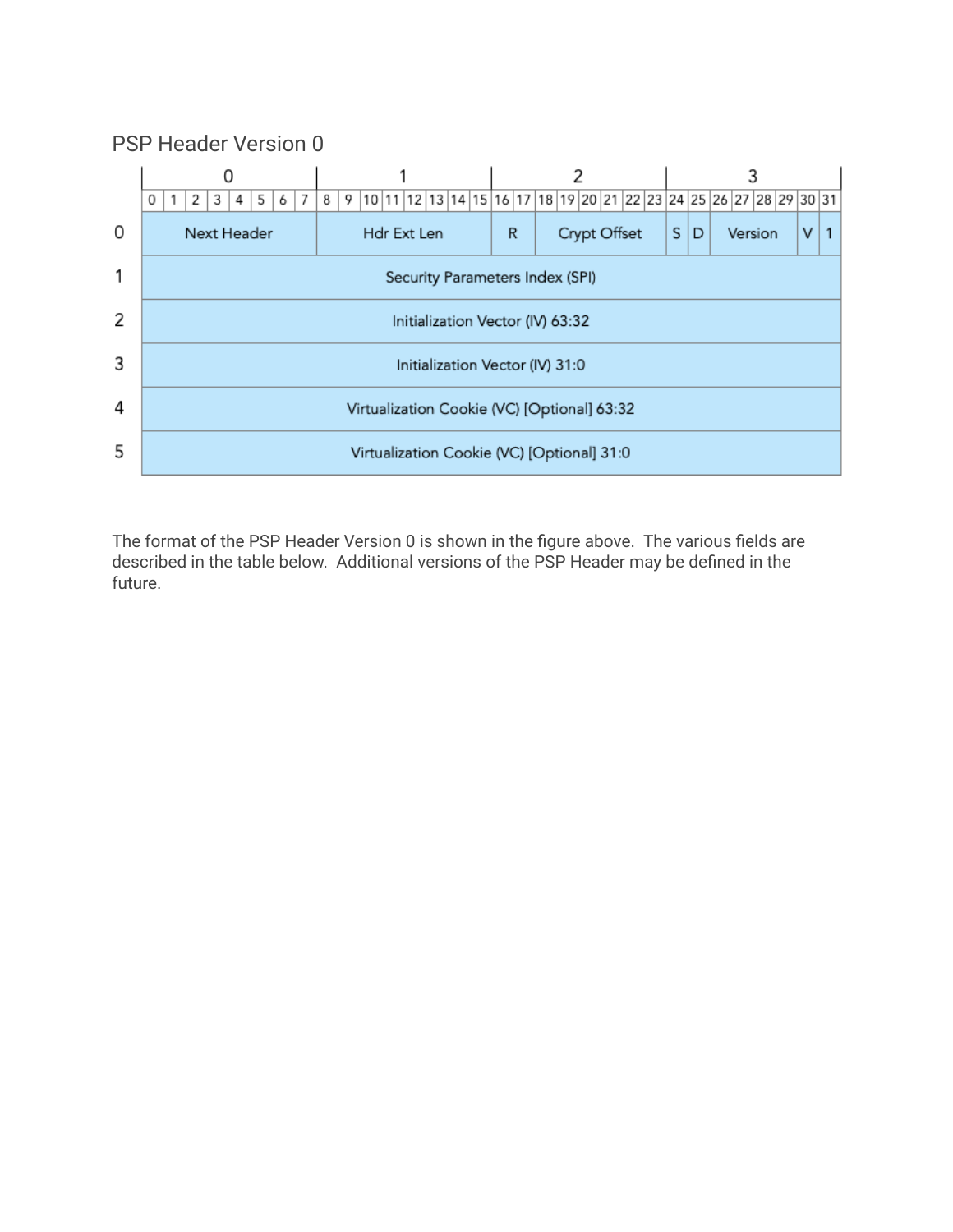| <b>Field</b>          | <b>Description</b>                                                                                                                                                                                                                                                                                                                                                                                                                                                                                                                                                                                                                                                                                                                                                                                                                                                                                                                                                                                                                                                                                                                         |  |  |
|-----------------------|--------------------------------------------------------------------------------------------------------------------------------------------------------------------------------------------------------------------------------------------------------------------------------------------------------------------------------------------------------------------------------------------------------------------------------------------------------------------------------------------------------------------------------------------------------------------------------------------------------------------------------------------------------------------------------------------------------------------------------------------------------------------------------------------------------------------------------------------------------------------------------------------------------------------------------------------------------------------------------------------------------------------------------------------------------------------------------------------------------------------------------------------|--|--|
| Next Header (8 bits)  | An IP protocol number, identifying the type of the next header.<br>For example:<br>6 for transport mode when next header is TCP<br>17 for transport mode when next header is UDP<br>4 for tunnel mode when next header is IPv4<br>41 for tunnel mode when next header is IPv6                                                                                                                                                                                                                                                                                                                                                                                                                                                                                                                                                                                                                                                                                                                                                                                                                                                              |  |  |
| Hdr Ext Len (8 bits)  | Length of this header in 8-octet units, not including the first 8 octets.<br>When the Hdr Ext Len is non-zero, a Virtualization Cookie and/or other<br>header extension fields may be present. The presence of a<br>Virtualization Cookie is determined by the state of the V bit. The<br>format of other header extension fields is determined by the<br>applications and is opaque to the PSP hardware.                                                                                                                                                                                                                                                                                                                                                                                                                                                                                                                                                                                                                                                                                                                                  |  |  |
| $R(2 \text{ bits})$   | Reserved bits. Opaque to crypto engines. Set to zero on transmit,<br>ignored on receive.                                                                                                                                                                                                                                                                                                                                                                                                                                                                                                                                                                                                                                                                                                                                                                                                                                                                                                                                                                                                                                                   |  |  |
| Crypt Offset (6 bits) | The offset from the end of the Initialization Vector to the start of the<br>encrypted portion of the payload, measured in 4-octet units.<br>In AES-GCM mode, it is permissible for the encrypted portion of the<br>payload to be empty if and only if Crypt Offset "points" immediately<br>after the last octet of the payload. This requires that the payload<br>length mod 4 be equal to 0, and that the length of the payload (starting<br>immediately after the Initialization Vector) be 252 octets or less.<br>PSP packets are not allowed to have a "negative length" encrypted<br>portion - the Crypt Offset must not be set to a value higher than<br>"immediately past the last octet of the payload". The behavior of PSP<br>when encountering such packets is implementation-dependent. PSP<br>implementations may either process such packets as valid (tagging<br>upon transmit and validating upon reception), or discard them as<br>malformed. Users of PSP should not generate such packets nor<br>depend on being able to receive them.<br>In AES-GMAC mode, the Crypt Offset is reserved, and should be set to<br>zero. |  |  |
| $S(1 \text{ bit})$    | Sample at Receiver. This bit is opaque to crypto engines, but will be<br>used to trigger packet sampling at the receiver.                                                                                                                                                                                                                                                                                                                                                                                                                                                                                                                                                                                                                                                                                                                                                                                                                                                                                                                                                                                                                  |  |  |
| $D(1 \text{ bit})$    | Drop after Sampling. This bit is opaque to crypto engines, but will be<br>used by received packet processing to drop the packet after sampling.                                                                                                                                                                                                                                                                                                                                                                                                                                                                                                                                                                                                                                                                                                                                                                                                                                                                                                                                                                                            |  |  |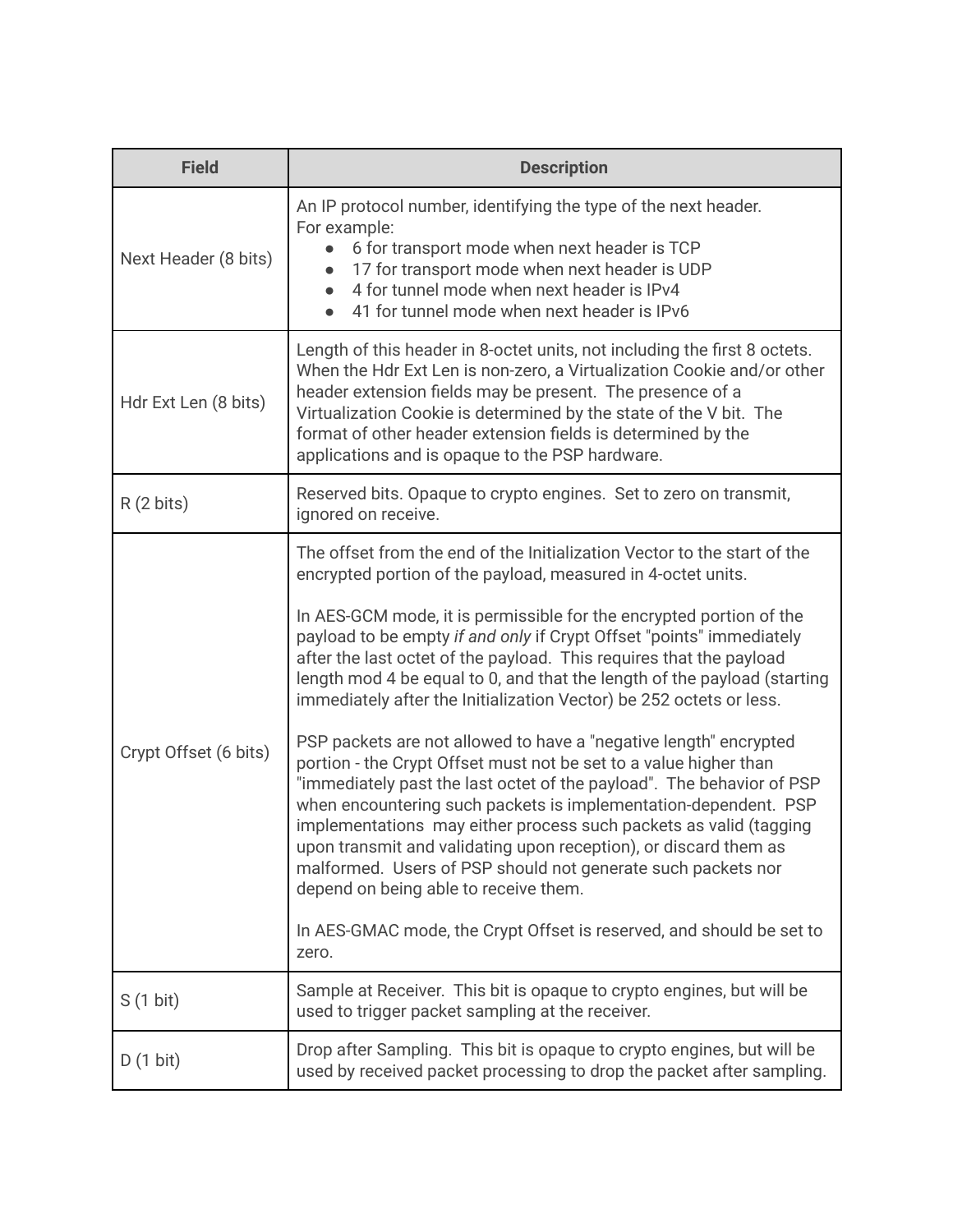|                                                     | Codepoint identifying the PSP Header Version, the operational mode,<br>(AES-GCM with encryption and authentication, or AES-GMAC with<br>authentication only) and the specific encryption/authentication<br>algorithm to be used. Values currently defined:                                                                                                 |                                    |  |
|-----------------------------------------------------|------------------------------------------------------------------------------------------------------------------------------------------------------------------------------------------------------------------------------------------------------------------------------------------------------------------------------------------------------------|------------------------------------|--|
| Version (4 bits)                                    | $\overline{0}$                                                                                                                                                                                                                                                                                                                                             | PSP Header Version 0, AES-GCM-128  |  |
|                                                     | 1                                                                                                                                                                                                                                                                                                                                                          | PSP Header Version 0, AES-GCM-256  |  |
|                                                     | $\overline{2}$                                                                                                                                                                                                                                                                                                                                             | PSP Header Version 0, AES-GMAC-128 |  |
|                                                     | 3                                                                                                                                                                                                                                                                                                                                                          | PSP Header Version 0, AES-GMAC-256 |  |
|                                                     | All other values are reserved, and should not be transmitted. Packets<br>received with a reserved (or unsupported) Version Codepoint should<br>be discarded.<br>Support for Version Codepoint 0 is required for all PSP<br>implementations. Support for Version Codepoint 1 is strongly<br>encouraged. Support for Version Codepoints 2 and 3 is optional. |                                    |  |
| V(1 bit)                                            | The Virtualization-Cookie-Present bit. The PSP Security payload<br>includes the Virtualization Cookie field if and only if V is set.                                                                                                                                                                                                                       |                                    |  |
| <b>Security Parameters</b><br>Index (32 bits)       | An arbitrary 32-bit value that is used by a receiver to identify the<br>Security Association (SA) to which an incoming packet is bound.                                                                                                                                                                                                                    |                                    |  |
| <b>Initialization Vector</b><br>$(64 \text{ bits})$ | A unique value for each packet sent over a Security Association.                                                                                                                                                                                                                                                                                           |                                    |  |
| <b>Virtualization Cookie</b><br>$(64 \text{ bits})$ | An optional field, present if and only if V is set. It may contain a Virtual<br>Network Identifier (VNI) or other data, as defined by the<br>implementation.                                                                                                                                                                                               |                                    |  |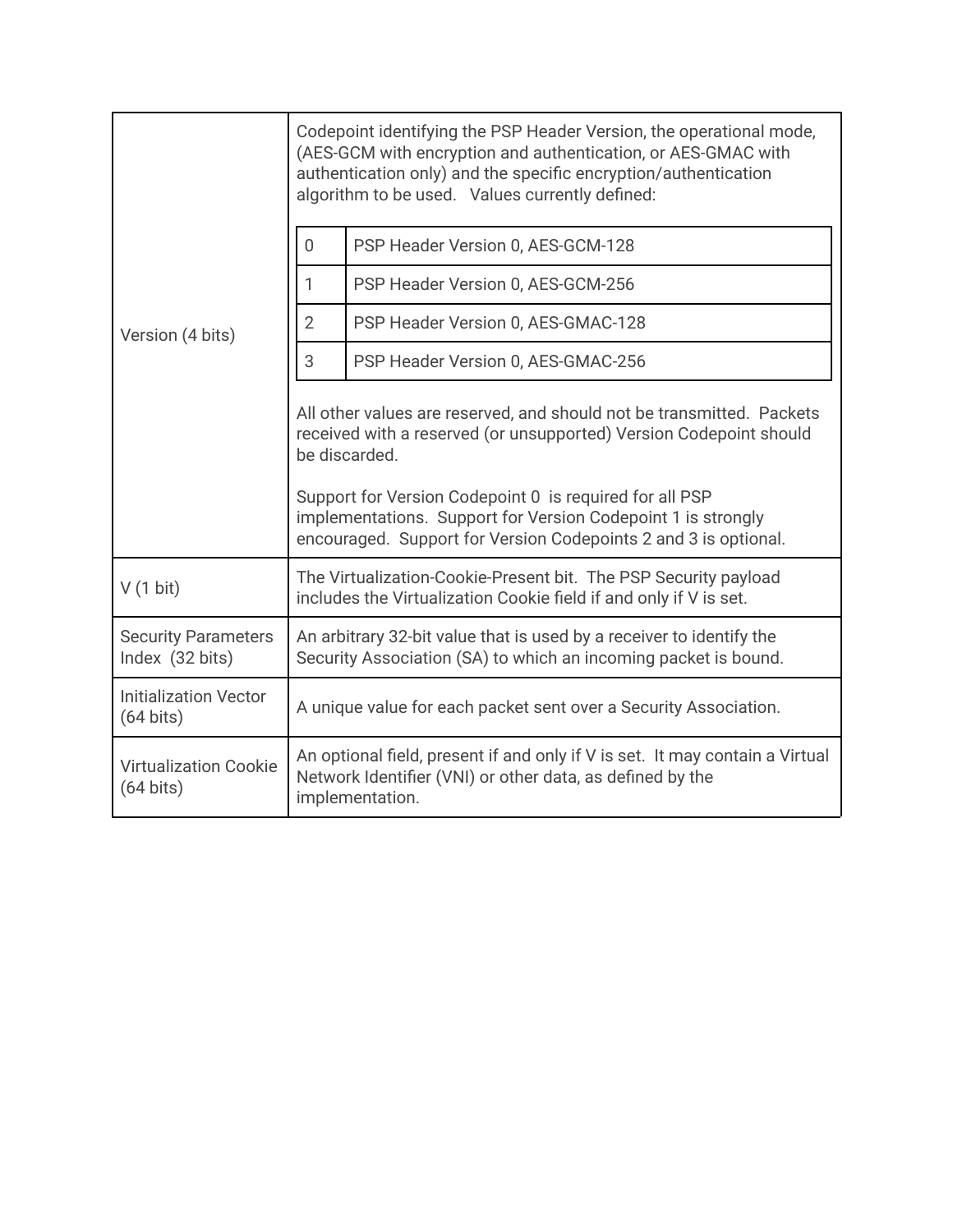#### PSP Trailer



The format of the PSP trailer is shown in the figure above. The fields are described in the table below.

| Field              | <b>Description</b>                                                  |
|--------------------|---------------------------------------------------------------------|
| Integrity Checksum | An AES-GCM Authentication Tag authenticating the PSP from the start |
| Value (128 bits)   | of the PSP header to the end of the payload.                        |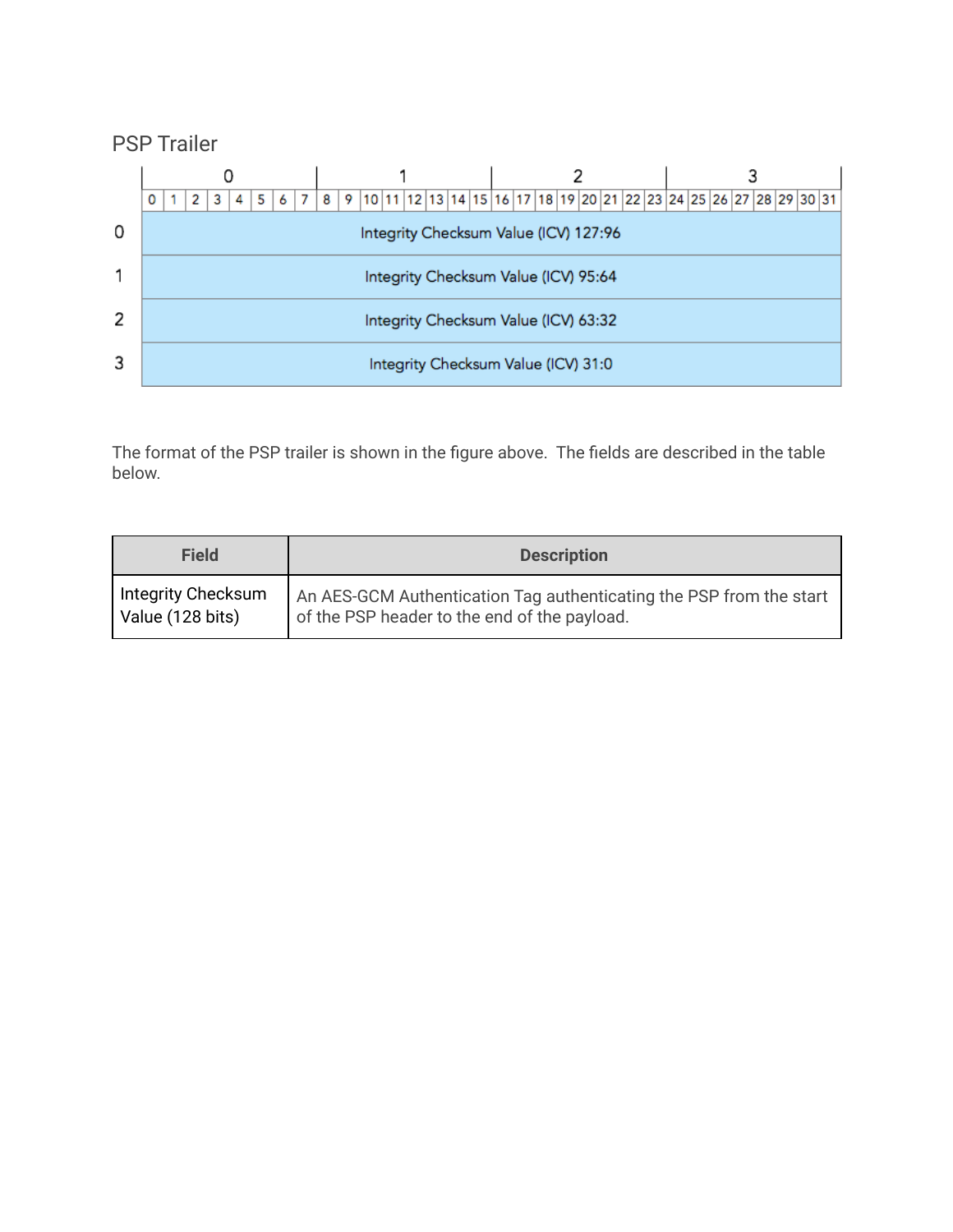#### **PSP Transport Mode Packet Format**

The general format of a PSP packet in transport mode is shown in the figure below. The PSP payload carries a layer 4 packet. The PSP packet along with the UDP encapsulation header is carried as the payload of an outer encapsulation. The entire PSP packet up to the PSP trailer is authenticated. The crypt offset specifies what part of the PSP payload is encrypted.



A more specific example of the most common format of a PSP packet in transport mode is shown in the figure below. In the specific example, the outer header is IPv6. Support must also be provided for encapsulations where the outer header is IPv4. Flexibility to support additional outer encapsulation formats is desired (examples include GRE and MPLS).



The transport mode packet format is typically used in non-virtualized environments.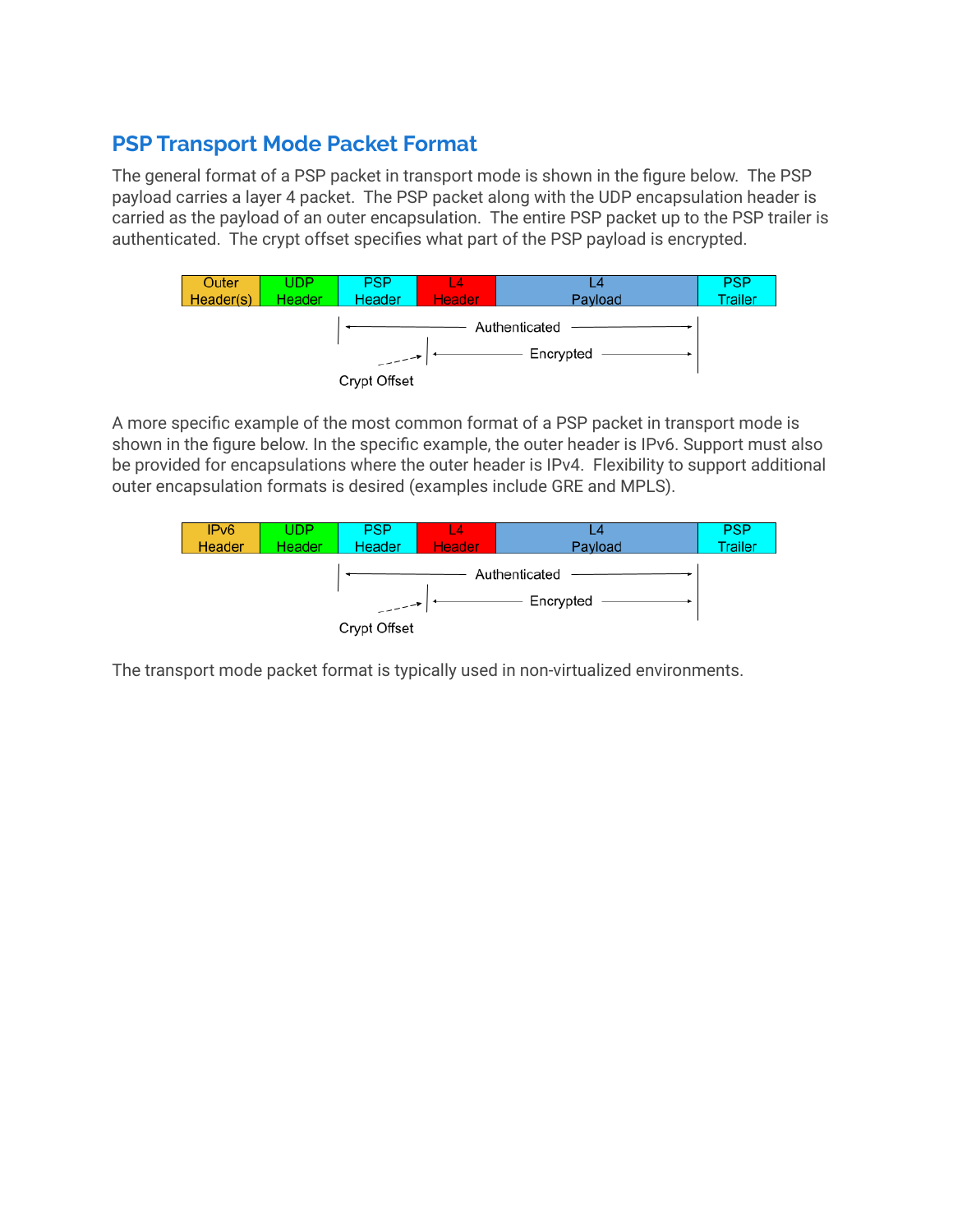#### **PSP Tunnel Mode Packet Format**

The general format of a PSP packet in tunnel mode is shown in the figure below. The PSP payload carries the original packet. The PSP packet along with the UDP encapsulation header is carried as the payload of the tunnel encapsulation. As was the case for transport mode, the entire PSP packet up to the PSP trailer is authenticated and the crypt offset specifies what part of the PSP payload is encrypted.



A more specific example of the most common format of a PSP packet in tunnel mode is shown in the figure below. In the specific example, the tunnel header is IPv6, and the original packet is IPv4/IPv6. Flexibility to support additional encapsulation formats is desired.



The tunnel mode packet format is typically used in virtualized environments.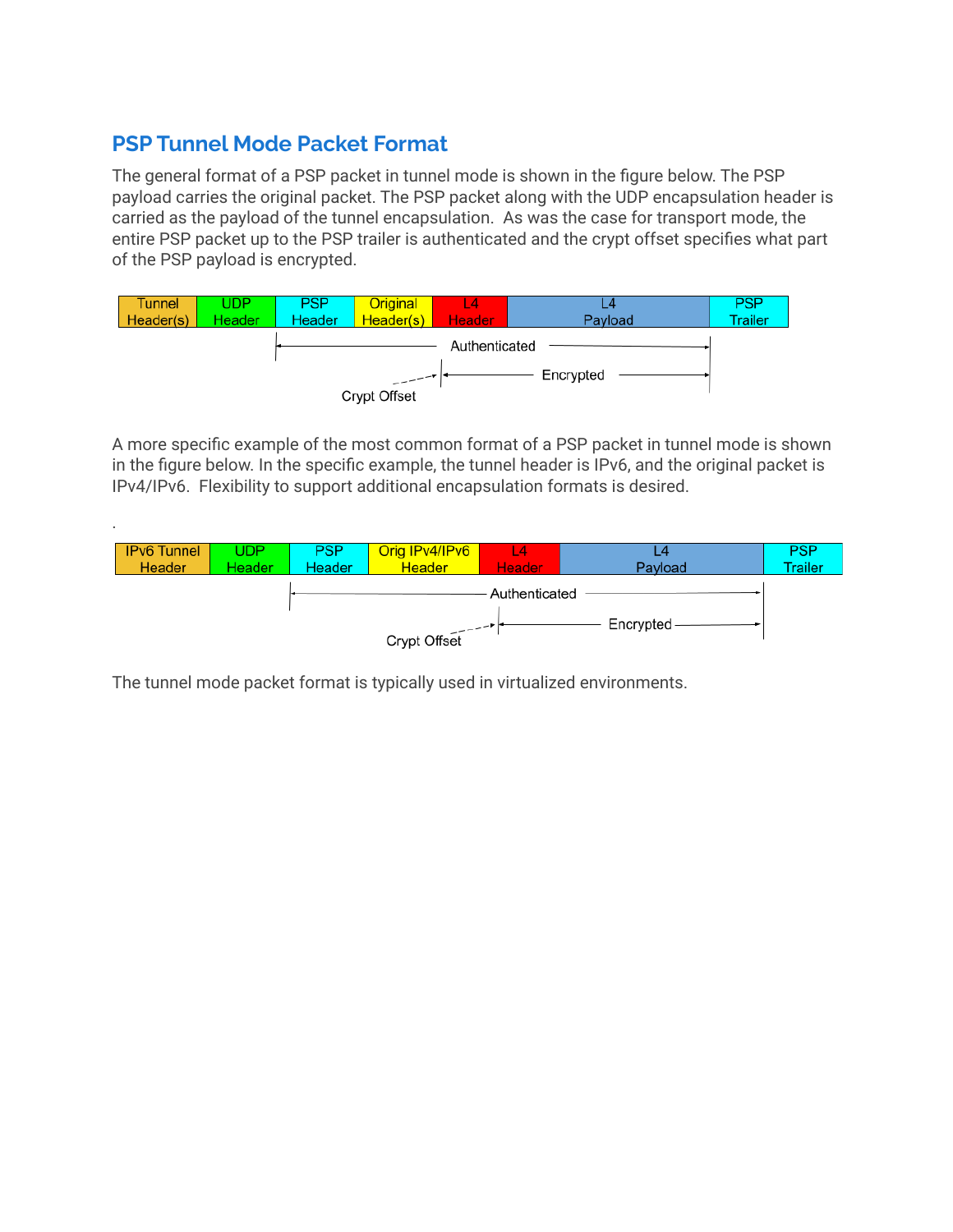# **NIC Transmit Processing**



On transmit, PSP packet processing can be implemented as shown by the example block diagram in the figure above. The egress classifier is responsible for outputting the encryption key and building the PSP encapsulation (including the PSP and UDP headers). The encryption key can be produced in multiple ways:

- 1. By being provided as an input
- 2. By lookup based on an input index
- 3. By lookup in a flow table based using packet header fields as the key

The egress classifier must also communicate the PSP header offset (from the start of the packet) to the Splitter block.

The Splitter block determines the crypt offset from the PSP header and divides the packet into 2 portions:

- 1. The cleartext portion from the start of the packet to the crypt offset, and
- 2. The PSP packet from the start of the PSP header to the end of the packet.

The PSP packet along with the Crypt Offset is passed to the AES-GCM block. The AES-GCM block gets the IV from the IV Generator block and outputs the encrypted portion of the packet from Crypt Offset to the end of the packet along with the authentication tag (ICV) computed over the entire PSP packet.

The Merge block puts together the 3 pieces of the packet to create the outgoing encrypted packet. Those 3 pieces are:

- 1. The cleartext portion from the Splitter block,
- 2. The ciphertext portion from the AES-GCM block, and
- 3. The ICV from the AES-GCM block.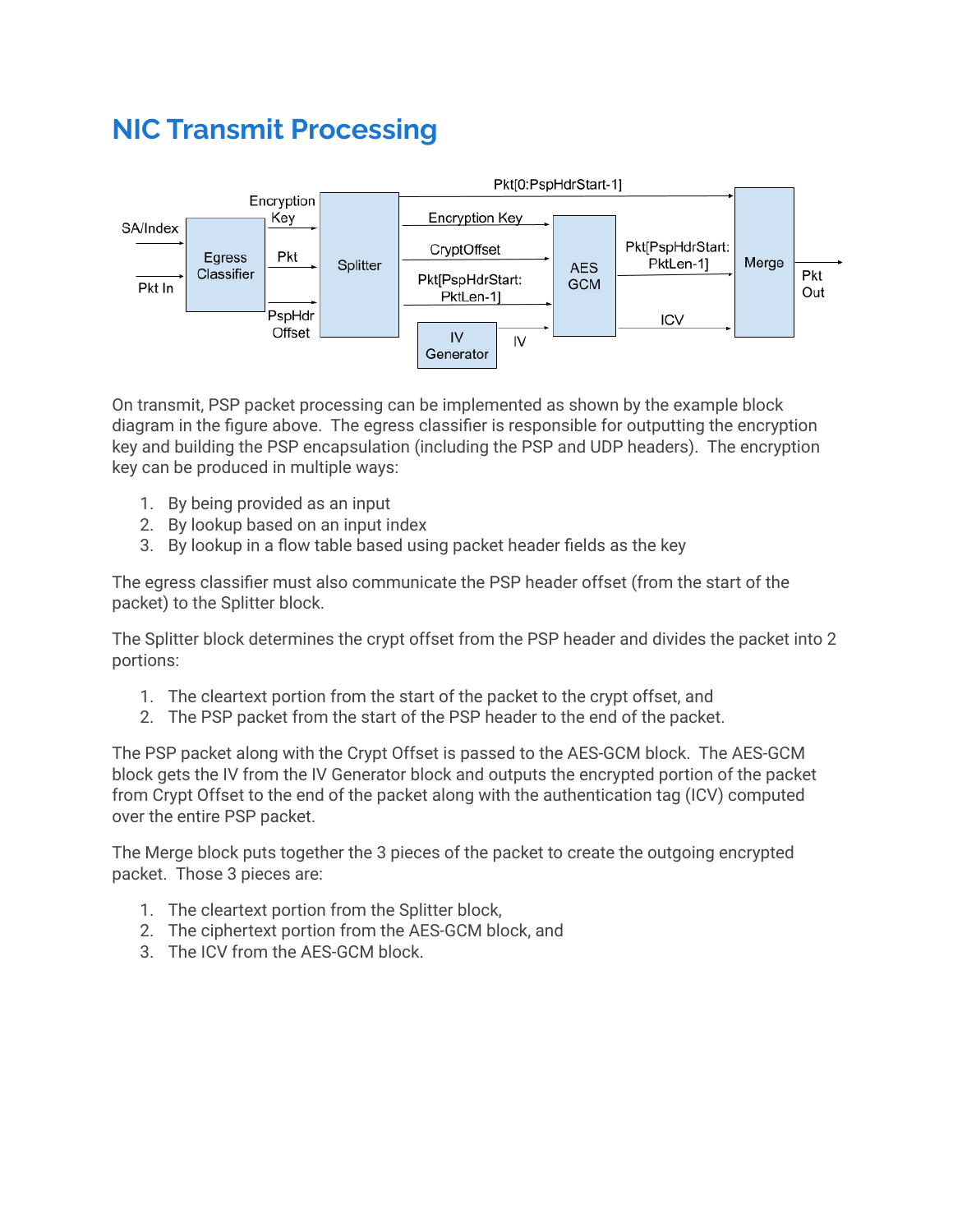## **NIC Receive Processing**



On receive, PSP packet processing can be implemented as shown by the example block diagram in the figure above. The ingress classifier is responsible for identifying the incoming packet as a PSP packet and determining the offset of the PSP header from the start of the packet. A simple TCAM-based classifier can be used to identify the PSP packet formats and output the PSP header offset. The ingress classifier must communicate the PSP header offset (from the start of the packet) to the Splitter block.

The Splitter block breaks up the incoming packet into several pieces and does the following:

- 1. The cleartext portion of the packet from the start of the packet to the crypt offset is passed to the Merge block,
- 2. The PSP packet including the PSP header but not including the ICV is passed to the AES-GCM block,
- 3. The Crypt Offset is also passed to the AES-GCM block,
- 4. The SPI is passed to the Decryption Key Derivation block.
- 5. The MSB of the SPI is used to select the active master key used by the Decryption Key Derivation block, and
- 6. The ICV is passed to the ICV Check block.

The Decryption Key Derivation block derives the decryption key via an approved key derivation algorithm. The decryption key is then passed to the AES-GCM block.

The AES-GCM block authenticates and decrypts the packet. The cleartext portion of the packet from the crypt offset to the start of the ICV is passed to the Merge block, and the computed authentication tag (ICV) is passed to the ICV Check block.

The ICV Check block compares the computed ICV with the ICV in the received PSP trailer. If there is a mismatch, an authentication failure is signaled by dropping the packet and incrementing the corresponding error counter.

The Merge block puts together the pieces of the packet to create the outgoing cleartext packet. Those pieces are the cleartext portion from the Splitter block, and the decrypted ciphertext portion from the AES-GCM block.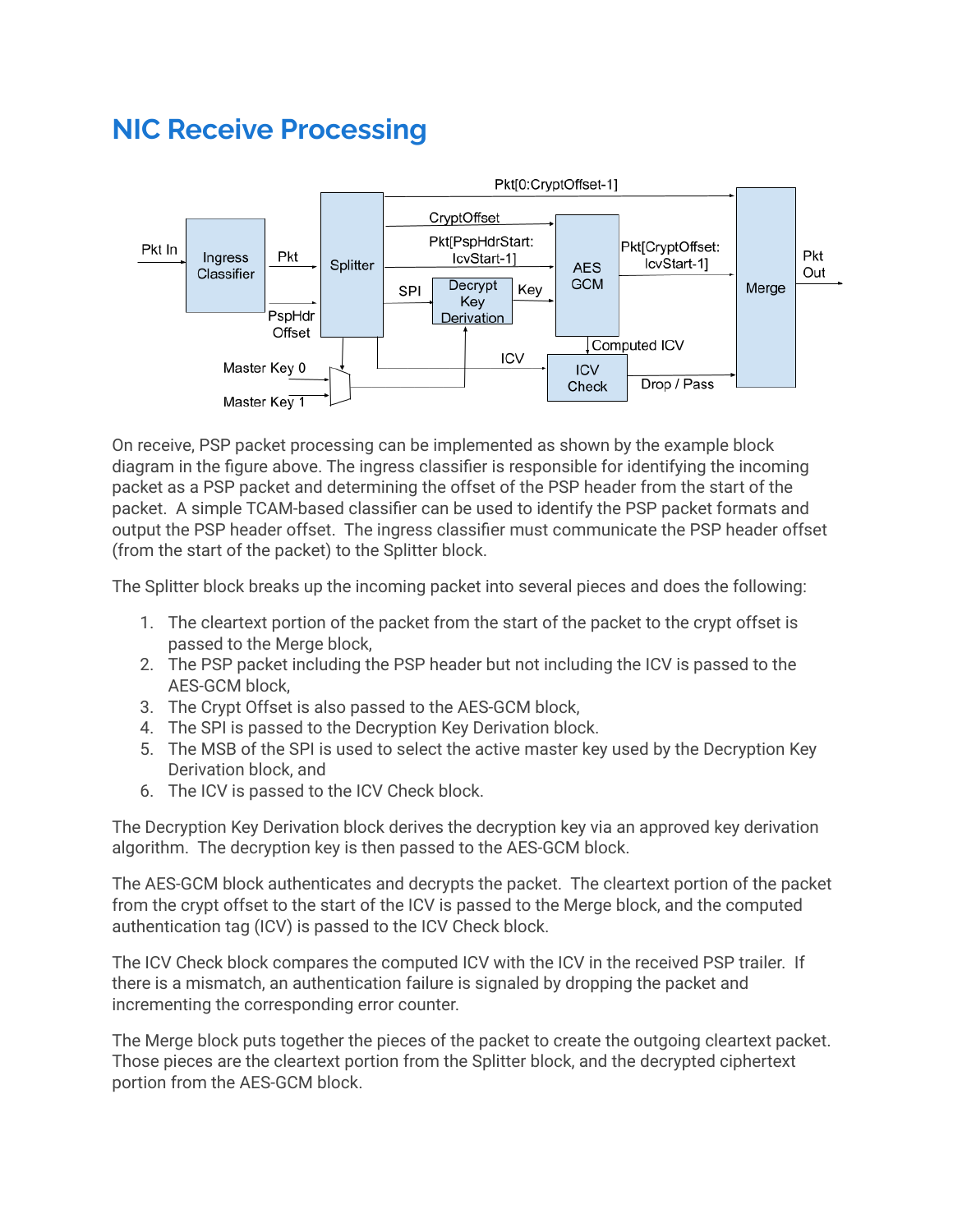# **Implementation Requirements**

The NIC must provide packet counters for authentication and encryption failures, and should provide byte counters for these failures. The NIC must also optionally provide a mechanism to capture a packet that fails authentication or encryption and make it available for inspection by the host. It must be possible to rate limit the packets that are made available to the host for inspection to prevent denial of service attacks.

If the NIC contains packet forwarding logic, such as virtual switch functionality, that operates before PSP encryption, then it must be possible for the forwarding rules to override the transmit descriptor such that selected packets are transmitted without encryption.

RX packet handling requirements include:

- An option to provide the SPI, IV, and VC values from the PSP header to upper-layer software,
- An option to provide a flag indicating that the packet was decrypted/authenticated properly to upper-layer software, and
- An option to provide packets that fail decryption/authentication to upper-layer software without any modifications to the packet.

On TX, an option must be provided that enables upper-level software to provide packets that are already formatted to include the headers required for the PSP encapsulation. In this case, the NIC will modify the contents of the headers appropriately and add the PSP trailer to the packet.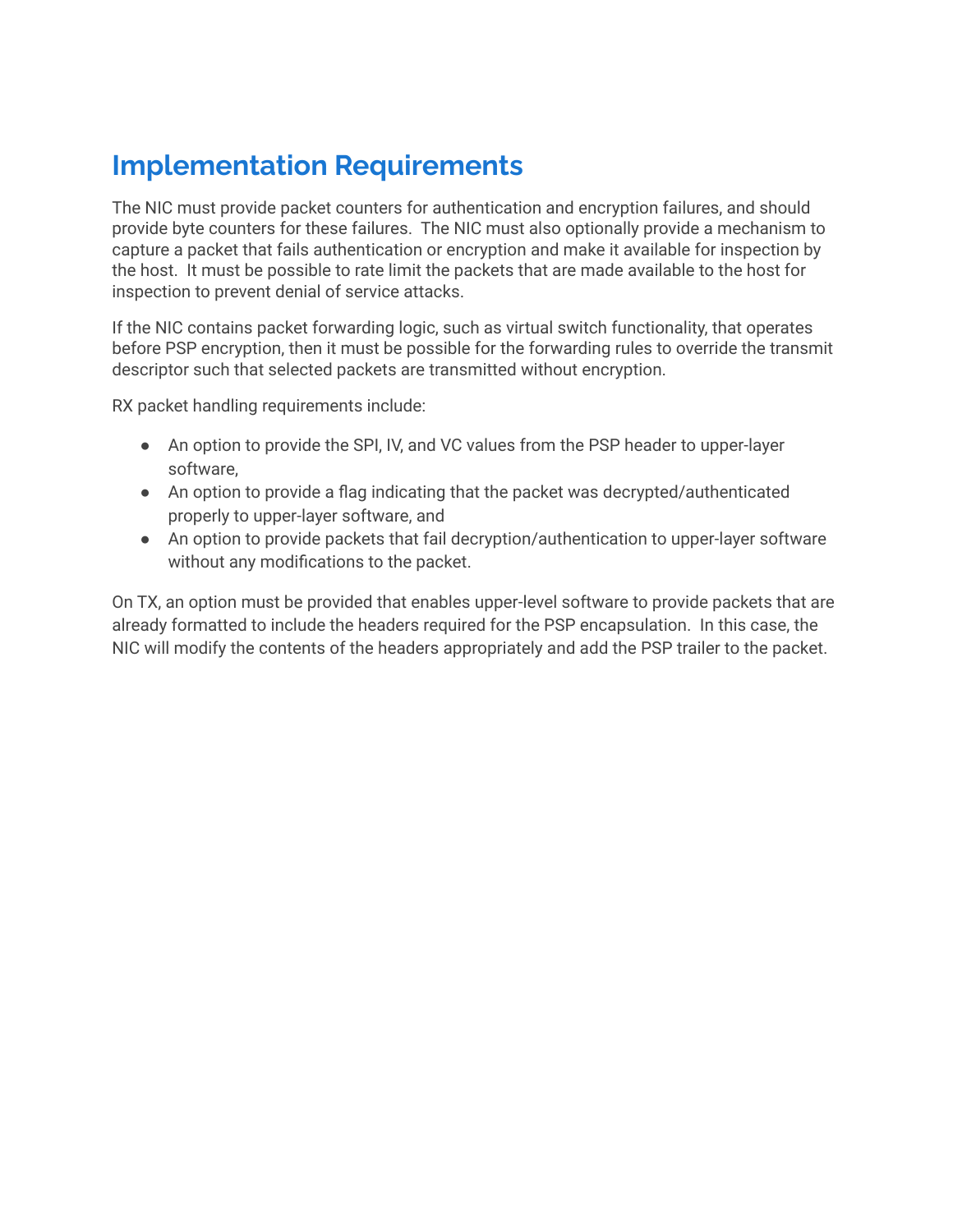# **Bad-Data-Injection Defense**

This section describes a defense against a "bad-data-injection" attack. More specifically, in the context of PSP, a "misuse of credentials" attack. Consider the case of a PSP-protected TCP socket, S, where a bad actor attempts to inject forged packets into S using a valid SA that is different from the SAs associated with S.

Since the SA is valid, the receiving NIC will decrypt the forged packets. If the NIC does not maintain per-SA state on receive, the NIC cannot directly defend against the attack by checking whether the SA used for decryption is associated with the receiving socket. However, the NIC can participate in the defense by providing the following information, in addition to the decrypted packet, to upper-layer software:

- A flag indicating that the packet was decrypted/authenticated properly, and
- The SPI value from the received packet that was used to perform the decryption/authentication.

This information allows the upper-layer software to drop the packet if the SPI is not on the "approved list" for the receiving socket (the approved list might be initialized when the socket's TCP connection is established). If the NIC does not remove the PSP header from the packet, then the SPI value is available to upper-layer software in the PSP header; otherwise, the NIC can provide the SPI value as metadata associated with the decrypted packet.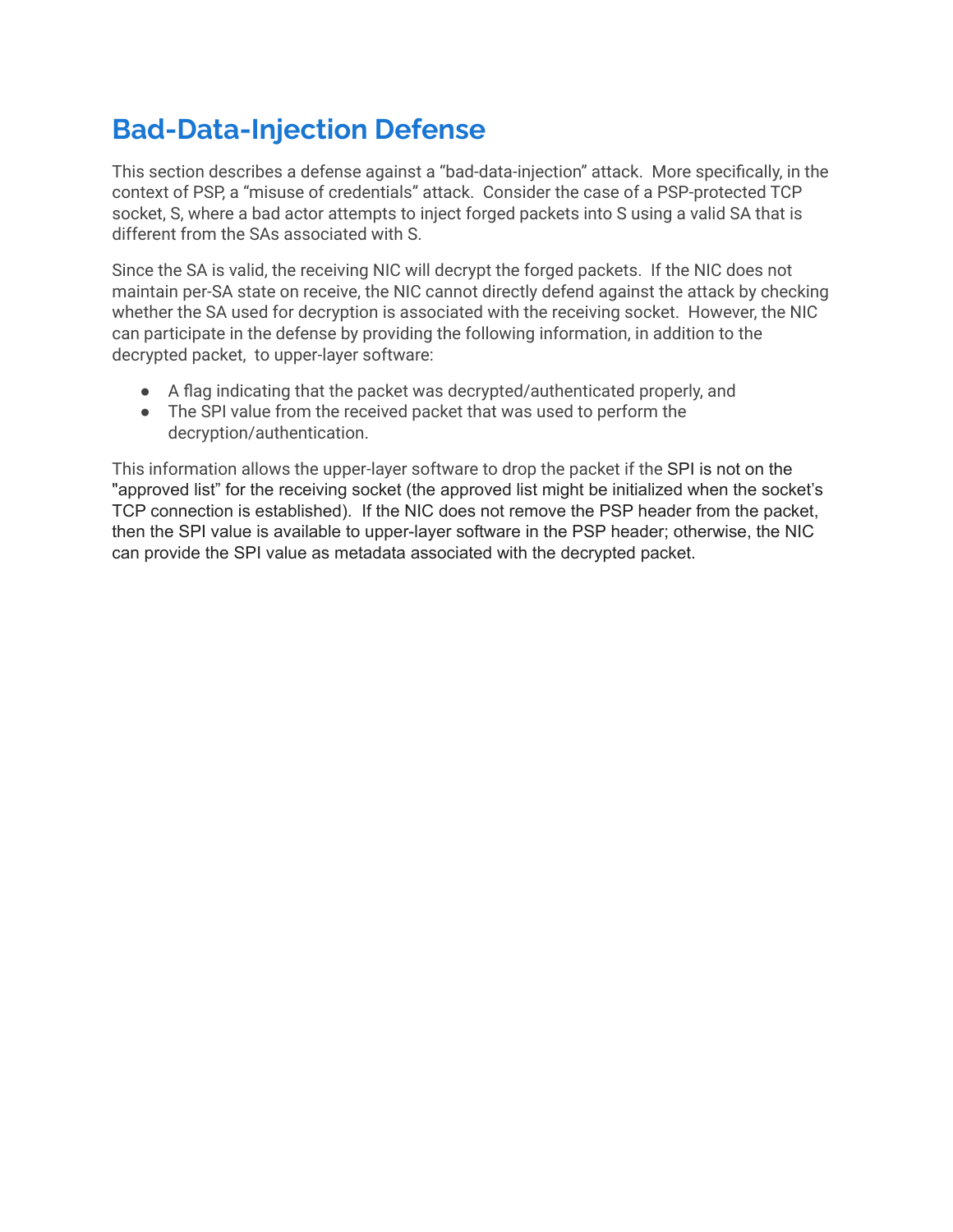# **Appendix A - PSP Transmit Key Management**

The transmit keys for the various SAs being used at any given time may be provided to the egress classifier in any of a number of ways. There are three primary methods in use today, and others are certainly possible:

- 1. Keys may be stored in an on-chip egress flow table. In this approach, the NIC's egress classifier is responsible for matching the packet header against a table of known flows, finding the correct flow, and extracting the necessary key from the flow information.
- 2. Keys may be stored in on-chip, chip-connected, or PCIe-connected "Secure Association" RAM tables. In this approach, the NIC's egress classifier is responsible for fetching the required key from this RAM, based on a key index provided in the packet transmit descriptor.
- 3. The host may provide a key value on a per-packet basis, by embedding the value of the key into the packet transmit descriptor.

#### **Keys Stored in an On-Chip Per-Flow Table**

The first approach is suitable for handling relatively small numbers of flows, limited by the size of the on-chip flow table. Its performance can be quite high, as no off-chip lookups are required per packet. It does not require embedding a key into each packet descriptor, and hence the software constructing the descriptor may not even need to be aware that the connection is encrypted.

This method has been used successfully for carrying PSP traffic over encapsulated tunnels between client virtual machines. A single tunnel (and hence a single key per direction) can carry all of the encapsulated traffic between a pair of client VMs, and the flow table must be updated only infrequently.

#### **Keys Stored in a "Secure Associations" Database in RAM**

The second approach is suitable for handling a moderate number of simultaneous flows, limited by the size of the RAM used for the secure associations table. The database must be large enough to hold the keys (and perhaps the SPIs) of every active transmit connection in use at a given time. PSP can have as many as  $2^{32}$  valid SPI/key associations per NIC at a time (worst case) so this can in theory require up to 4 billion table entries. It seems unlikely that NICs will choose to dedicate this much RAM for key storage, and limiting a NIC's "maximum simultaneous connections" specification may be required.

This approach can introduce a significant amount of latency and overhead into the process of setting up and deleting connections, as it is necessary to provision each new connection's key